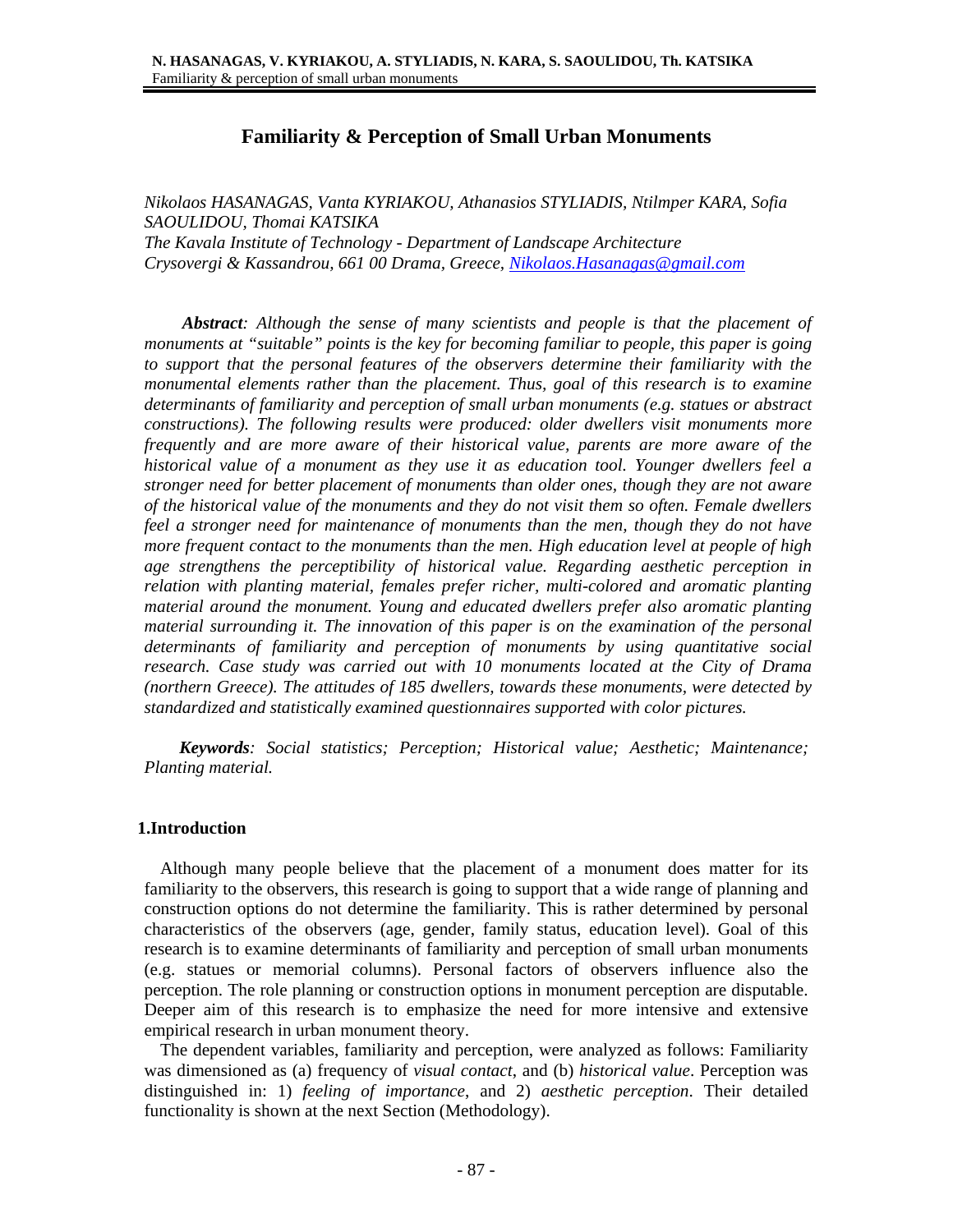The following factors have been examined as independent variables: a. *concerning monuments*: placement along the street or at the neighborhood (visibility), construction characteristics, b. *concerning observers*: age, family status, education level and gender of observers.

Initial hypothesis was that placement would determine the familiarity of the monument, while the perception dimensions would rather be influenced by the personal characteristics of the observers. The first hypothesis was not supported by the results. In contrast, personal characteristics prove to be relevant both to the perception and familiarity.

#### **1.1 Literature Review**

Jiang *et al.* (2007) [2] evaluated the urban dwellers' impressions of the different types of environmental space of urban sculpture. The result showed that the feelings of the target audience and the effects of landscape of the environmental space strongly influence the visual satisfaction of environmental space of urban sculpture. Although this was an important overbridging of spatial and social dimensions, they did not examine the relevance (or irrelevance) of planning and construction factors.

Lossau (2008) [3] challenged the image of the "traditional" European city and its supposed urban qualities only by drawing upon contemporary forms of public art and discussing alternative concepts of urbanity. Despite his substantial exploration of perception dimensions, he did not explore the role of explanatory variables through a quantitative approach.

Arnoldi (2007) [1] examined messages encoded in forty commemorative monuments that were built in Bamako, the capital city of Mali, and the ways that these messages were tailored for Malian youth. As public sculptures, the monuments were designed to represent a particular vision of good government, patriotism, and citizenship. They were intended to be national *lieux de memoire*, wherein citizens, especially young people, could engage in the performance of a shared history and national purpose. This research offered important insights. The particular paper is developed in a similar focus but on a more quantitative basis. Also, it does not lay emphasis only on historical value but also on issues of visual familiarity, and dimensions of importance and aesthetic.

Yu (2006) [8] supports that the designer of urban sculpture must be aware of the entire environment in order to harmonize his sculpture with the urban environment and points out the importance of cooperation between the city planners, architects and sculptors. Although he made interesting suggestions, he disregarded the systematic examination of the influence of personal features on the perception of monumental values. Moreover, his argument about the need of harmonizing sculptures with their urban environment should be critically considered, since placement of monument proved to be irrelevant for their familiarity and perception in the particular research.

Sharp *et al.* (2005) [7] showed how cultural policy and in particular public art, intersects with the processes of urban restructuring and how it is a contributor, but also antidote, to the conflict that typically surrounds the restructuring of urban space. Throughout, it is argued that the processes through which artworks become installed into the urban fabric are critical to the successful development of inclusion. Although he indicated a noticeable role of artworks in architectural functionalism, he did not detect concrete variables in a quantitative empirical approach.

Saleh (1998) [6] presents the erection of memorial and abstract sculptures as traditional historical symbols that can facilitate environmental interaction, foster a sense of identity and promote intimacy between a community and the surrounding environment. Landmarks allow the architect, urban designer or planner to organize, arrange and configure physical space in such a way as to encourage desired behavior and to allow for the satisfaction of human needs.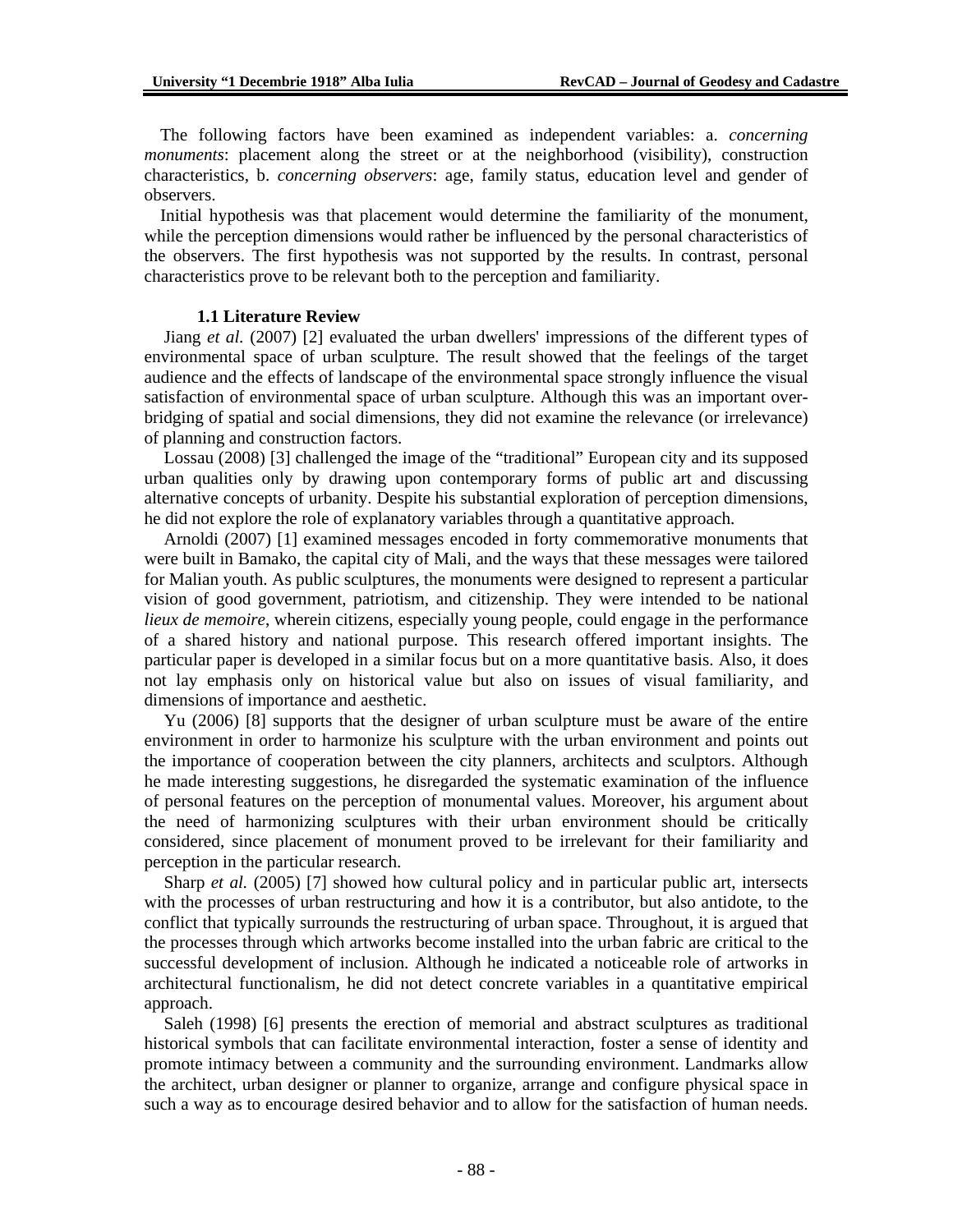However, he did not explore the role of social and personal determinants in perception of monumental values.

Rozentals (2008) [5] says that in the public space of the city, viewers are encouraged only to look at the surface of the monument, where in the gallery memories and cultural identity are exhibited in such a fashion that request the viewer to look beyond the surface and explore alternative representations of the past. The traditional ways of presenting memories through monuments, appropriating symbolic sites to reinforce identity, and the act of gentrifying everyday ruins to hide difficult moments of the past are being ruptured and questioned. These works contest the prescribed and assumed notions that local and national authorities project onto communities. His work offered crucial hypotheses but he did not focus on few explanatory variables. These hypotheses were, however, in part a stimulus for this research.

Finally, the contribution of Riegl (1982) [4] to the analysis of monumental values was illuminative for the particular research. He has distinguished the values of a monument in "historical value", "aesthetic value", "age-value" and "utility value". The "historical value" consists of information a monument provides about the past and it has been used in this research. The "aesthetic value" expresses emotions caused by a monument and it is also in part measured [the employment of the "age-value" (nostalgia) and "utility value" (practical and economic function) are not measured in this research]. However, Riegl did not apply these concepts in quantitative empirical research. The use of such dimensions in a survey is a particular innovation of this research.

### **1.2 Paper's Contribution & Innovation**

The contribution of this paper lies in the statistical examination of determinants concerning familiarity and perception of small urban monuments after a survey on city dwellers. Riegl's concept of "*historical value*" and "*aesthetic value*" are also employed in an empirical research introducing their metadata functionality. The innovation of this paper is that the statistical results show that a wide range of planning and construction options do not determine the familiarity of the dwellers with the monumental elements. This is rather determined by personal characteristics of the observers.

#### **1.3 Paper's Organization**

 The rest of the paper is organized as follows: In Section 2 (*Methodology*), the 10 monuments are described, as well as the collection and analysis of the samples and the related variables. In Section 3 (*An Application Case Study*), tables of statistical results are presented. The frequency of visual contact, the awareness of historical value, the importance perception (need for maintenance and need for better placement) and the aesthetic perception (in relation with planting material) are discussed. In Section 4 (*Conclusions*), the conclusions from the analysis and discussion and also the limitations of the research are presented. Future research, including more detailed factors and in depth interviews, is suggested.

## **2. The Proposed Methodology**

The City of Drama (northern Greece) has been selected as a case study because of its variety of monuments. Two samples have been collected and analyzed: (a) 185 standardized questionnaires with color pictures of the monuments answered by dwellers of Drama, and (b) 10 monuments. The familiarity and perception of 10 built monumental elements of Drama were statistically examined. Six (6) of them were busts and four (4) were columns. The 10 monuments are the following: the busts of Kolokotronis (national hero of 1821 revolution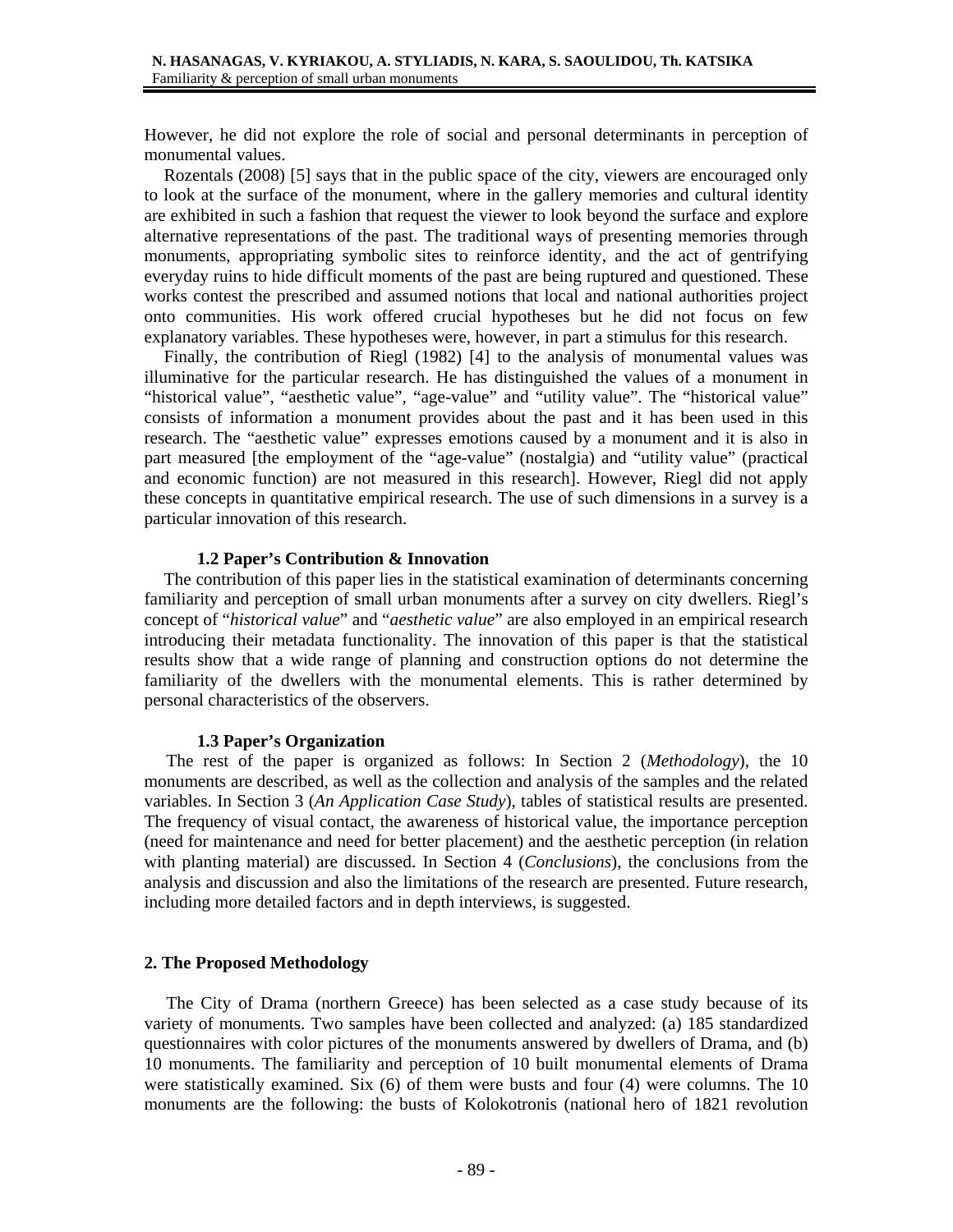against Ottomans), of Kazantzidis (singer), of Dionysios (church man), of Agathaggelos (church man), of Athanasiadis (mayor of Drama), of Armen (national hero of Macedonia fight in early 20<sup>th</sup> century), and the columns of "*Jews*", "Cypriotes", "Freedom", and "10.000 war *martyrs*". The parametric Pearson test and the non-parametric Kendall test have been used after normality test. Stepwise regression has also been used for detecting latent relations.

The **familiarity** was functionalized as: (1) frequency of *visual contact* (it was polarized as no visual contact at all or visual contact almost every day, because interviewees would remember to give a more detailed grading of frequency), and (2) *historical value* (this is here functionalized as awareness of the intentional monument message). Also, the **perception** was functionlized as: (1) *importance perception* (a. need for maintenance; b. need for better placement), and (2) *aesthetic perception* in relation with planting material. All dependent variables are measured in a binary scale.

The age is a metric variable (inversely measured as birth year and education level is measured in 8-step scale from non-primary-school-graduate to doctorate. All other independent variables (family status, particularly parenthood, and gender) are measured in binary scales.

The sample of dwellers (185) seems to be adequate, whilst the sample of monuments (10) seems to be small. Collecting a larger sample of monuments can be a challenge for future research. Factors like placement and technical characteristics of monuments have proven to be of disputable relevance for the familiarity. In future research, more detailed factors can be examined. Moreover, the sample of 185 dwellers is not a random one but a judgment sample. Namely, it is appropriately selected so as to include a variety of age (inversely measured as birth year), education level, family status and gender.

New indexes and concepts like "*historical value*" and the afore-mentioned dimensions of familiarity and perception emerged as an extension of Dublin Core Metadata Initiative [9]. Through this extension, the functionality of the Dublin Core metadata is fostered in the Cultural Heritage management. Furthermore, the way for developing Web Communities methodology in community cultural heritage systems is opened up (please see: RWTH, R. Klamma [10]).

#### **3. An Application Case Study**

 The Bivariate correlations and regression will be presented in this section. Descriptive statistics (average, minimal and maximal values) does not pertain to the purpose of this research. Nevertheless, the sample of 185 dwellers was a non-random one, as explained above. Thus, a presentation of descriptive statistics would be misleading rather than illuminative.

### **3.1 Exploring Determinants of Familiarity**

 It is purposeful to distinguish the *factors* in two categories: A) *factors* which are usually expected to be statistically relevant to the "*familiarity*" and in this research they did not prove to be so; and B) *factors* which are expected and proved to be statistically relevant to the "*familiarity*".

#### **A) Factors not determining familiarity**

Objective factors, related with the placement of monuments, do not influence the familiarity of them to the local dwellers. Physical proximity to residence place and visibility appear insignificant.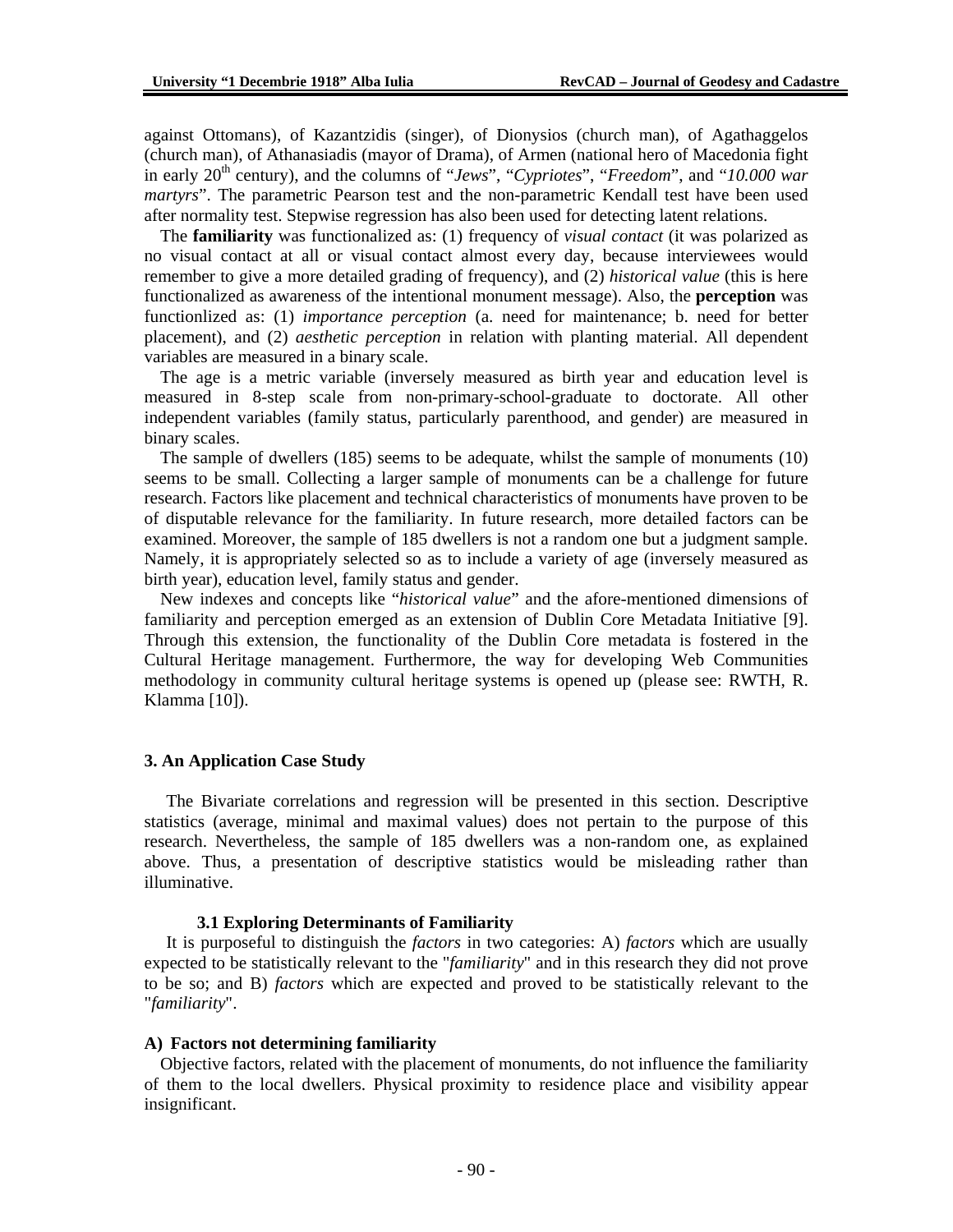Contrary to the expected relation of monument familiarity with the residence place, it has been found that the residence place is not significantly correlated with the contact a dweller has with a monument and also not with the knowledge about the monument (Table 1).

 A monument of the neighborhood can be completely unfamiliar to the neighbors. The only monumental elements which are strongly correlated with certain neighborhoods are the Jews and Cypriotes column and the bust of the singer Kazantzidis. They are visited almost every day by dwellers of "Komninoi". "Komninoi" is a neighborhood in a suburb of Drama, quite far away from these three monuments. However, the inhabitants of this neighborhood are dwellers who have lived in Drama for a long time (not students or newly appointed civil servants). ereby, they have drawn their attention to these monuments because they are peculiar like Jews column or they see them during their transport from and back to the home (like Kazantzidis bust and Cypriotes column). Moreover, Kazantzidis was a singer well known to the old dwellers of Drama and Cypriotes column is remarkable because it is has the characteristic shape of Cyprus island. Thus, their familiarity with these few monuments is no surprising success.

|                                                        | Residence place |               |                          |                   |           |  |
|--------------------------------------------------------|-----------------|---------------|--------------------------|-------------------|-----------|--|
|                                                        |                 | $\ll 12$      |                          |                   | «Komni    |  |
| Contact frequency                                      | Centre          | apostl<br>es» | «Dikastiria»<br>(courts) | «pente<br>dromoi» | noi       |  |
| Agathaggelos bust no visual contact at<br>all          | ,019            | .088          | $-.052$                  | $-.093$           | ,019      |  |
|                                                        | ,798            | ,232          | ,480                     | ,210              | ,799      |  |
| Agathaggelos bust visual contact<br>(almost) every day | $-.014$         | $-.140$       | ,124                     | .082              | .084      |  |
|                                                        | ,850            | ,057          | ,093                     | .265              | ,254      |  |
| Armen bust no visual contact at all                    | ,047            | $-.074$       | ,006                     | ,125              | $-.050$   |  |
|                                                        | ,524            | ,317          | ,931                     | ,090              | ,502      |  |
| Armen bust visual contact (almost)<br>every day        | $-129$          | ,130          | ,037                     | $-.088$           | ,012      |  |
|                                                        | ,081            | ,077          | ,616                     | ,236              | ,867      |  |
| Athanasiadis bust no visual contact at all             | ,082            | $-.051$       | ,033                     | $-.051$           | .033      |  |
|                                                        | ,267            | ,490          | .659                     | ,490              | .660      |  |
| Athanasiadis bust visual contact (almost)<br>every day | $-144$          | ,059          | $-.006$                  | ,090              | ,005      |  |
|                                                        | ,051            | ,426          | .938                     | ,222              | ,946      |  |
| Cypriotes column no visual contact                     | $-.066$         | $-.044$       | ,010                     | ,015              | $-.013$   |  |
|                                                        | ,374            | ,551          | ,891                     | ,834              | ,856      |  |
| Cypriotes column contact (almost) every<br>day         | $-.096$         | $-123$        | $-.004$                  | ,056              | $,176(*)$ |  |
|                                                        | ,193            | ,096          | .959                     | ,446              | ,016      |  |
| Dionysios bust no visual contact at all                | ,054            | .079          | $-.060$                  | $-.042$           | $-.062$   |  |
|                                                        | ,463            | ,287          | ,415                     | ,574              | ,400      |  |
| Dionysios bust visual contact (almost)<br>every day    | $-.084$         | $-.085$       | ,113                     | ,077              | ,106      |  |
|                                                        | ,257            | ,248          | ,125                     | ,295              | ,152      |  |
| Freedom column no visual contact at all                | ,100            | $-.104$       | ,108                     | $-.022$           | $-142$    |  |
|                                                        | ,176            | ,158          | ,144                     | ,763              | ,055      |  |
| Freedom column visual contact (almost)<br>every day    | $-.075$         | ,117          | ,025                     | $-.135$           | $-.037$   |  |
|                                                        | ,313            | ,112          | ,740                     | ,067              | ,613      |  |

**Table 1. Residence place and frequency of contact (Pearson test)**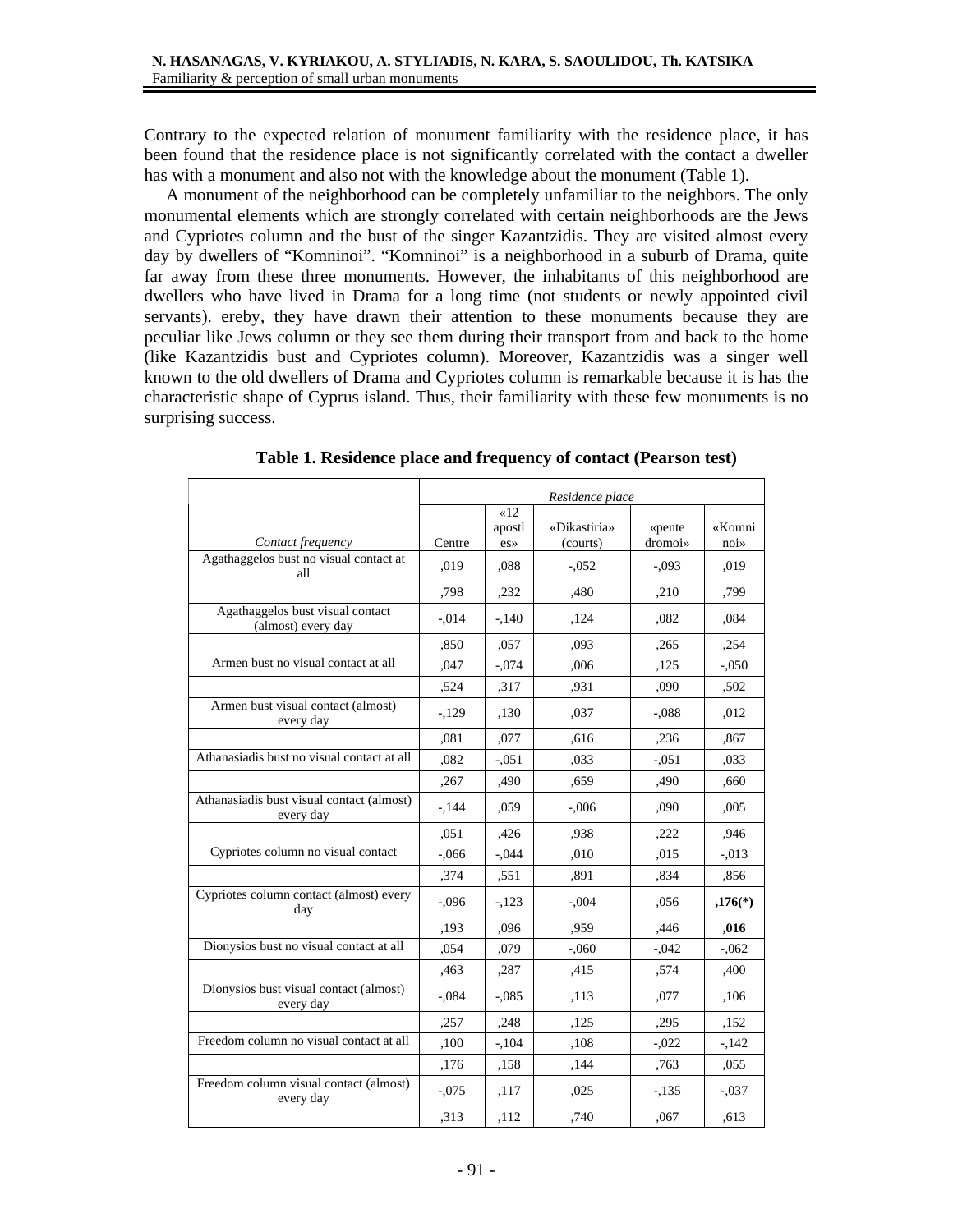| Jews column no visual contact                          | ,026          | $-.052$ | $-.022$ | .038    | $-.078$               |
|--------------------------------------------------------|---------------|---------|---------|---------|-----------------------|
|                                                        | ,722          | ,485    | .761    | ,611    | ,289                  |
| Jews column contact (almost) every day                 | $-.098$       | ,110    | $-.004$ | $-.046$ | $,181$ <sup>(*)</sup> |
|                                                        | ,185          | ,137    | .953    | .538    | ,014                  |
| Kolokotronis bust no visual contact                    | $-0.165(*)$   | $-.003$ | ,092    | $-.003$ | $-.064$               |
|                                                        | ,025          | ,965    | ,212    | ,965    | ,386                  |
| Kolokotronis bust contact (almost) every<br>day        | ,060          | ,066    | $-.039$ | $-.030$ | .097                  |
|                                                        | ,418          | .369    | ,602    | .684    | ,189                  |
| Kazantzidis bust no visual contact at all              | $-142$        | ,032    | ,119    | $-.058$ | $-.130$               |
|                                                        | ,054          | ,663    | ,107    | ,431    | ,078                  |
| Kazantzidis bust visual contact (almost)<br>every day  | ,176<br>$(*)$ | $-.096$ | $-.091$ | ,009    | $,165(*)$             |
|                                                        | ,017          | ,191    | ,218    | .902    | ,025                  |
| 10000 war martyrs no visual contact at<br>all          | ,079          | $-.042$ | ,138    | $-.042$ | $-136$                |
|                                                        | ,286          | .574    | ,060    | .574    | .065                  |
| 10000 war martyrs visual contact<br>(almost) every day | $-.094$       | ,134    | $-.083$ | $-.082$ | ,090                  |
|                                                        | ,203          | ,069    | ,259    | ,267    | ,222                  |
|                                                        |               |         |         |         |                       |

(\*): correlation is significant at the 0.05 level

Similar independence is observed between residence place and the awareness of historical value of the monuments. The local neighbors are not interested in any information provided by the monument about the past or related with it. The only exception is Kazantzidis bust. Dwellers of "Komninoi" are aware of the contribution of Kazantzidis to the culture as a singer. The reasons have been discussed above. Although local neighbors often come in visual contact with a monument, they are not motivated to find out about it, either by asking or by reading the small label of monument. They are much more discouraged to read the label, when it is written in small letters or in old language style.

| Awareness of historical<br>value | Residence place |           |              |         |                |  |  |
|----------------------------------|-----------------|-----------|--------------|---------|----------------|--|--|
|                                  |                 | $\ll 12$  | «Dikastiria» | «Pente  | «Komnin        |  |  |
|                                  | Centre          | apostles» | (courts)     | dromoi» | 0 <sub>i</sub> |  |  |
| Agathaggelos bust                | $-.007$         | ,024      | $-117$       | $-.008$ | $-0.029$       |  |  |
|                                  | .926            | ,746      | ,112         | ,915    | ,695           |  |  |
| Athanasiadis bust                | $-.037$         | $-.058$   | $-.068$      | $-.058$ | ,122           |  |  |
|                                  | .615            | ,432      | ,360         | ,432    | ,098           |  |  |
| Armen bust                       | ,597            | ,094      | $-.006$      | $-145$  | ,038           |  |  |
|                                  | .597            | ,202      | .931         | ,048    | ,612           |  |  |
| Cypriotes column                 | .089            | ,103      | ,027         | $-.079$ | $-.045$        |  |  |
|                                  | ,229            | .162      | .718         | .286    | .546           |  |  |
| Dionysios bust                   | ,030            | $-.018$   | $-.090$      | $-.049$ | ,003           |  |  |
|                                  | ,681            | .810      | ,223         | ,504    | .973           |  |  |

**Table 2. Awareness of historical value and residence place (Pearson test)**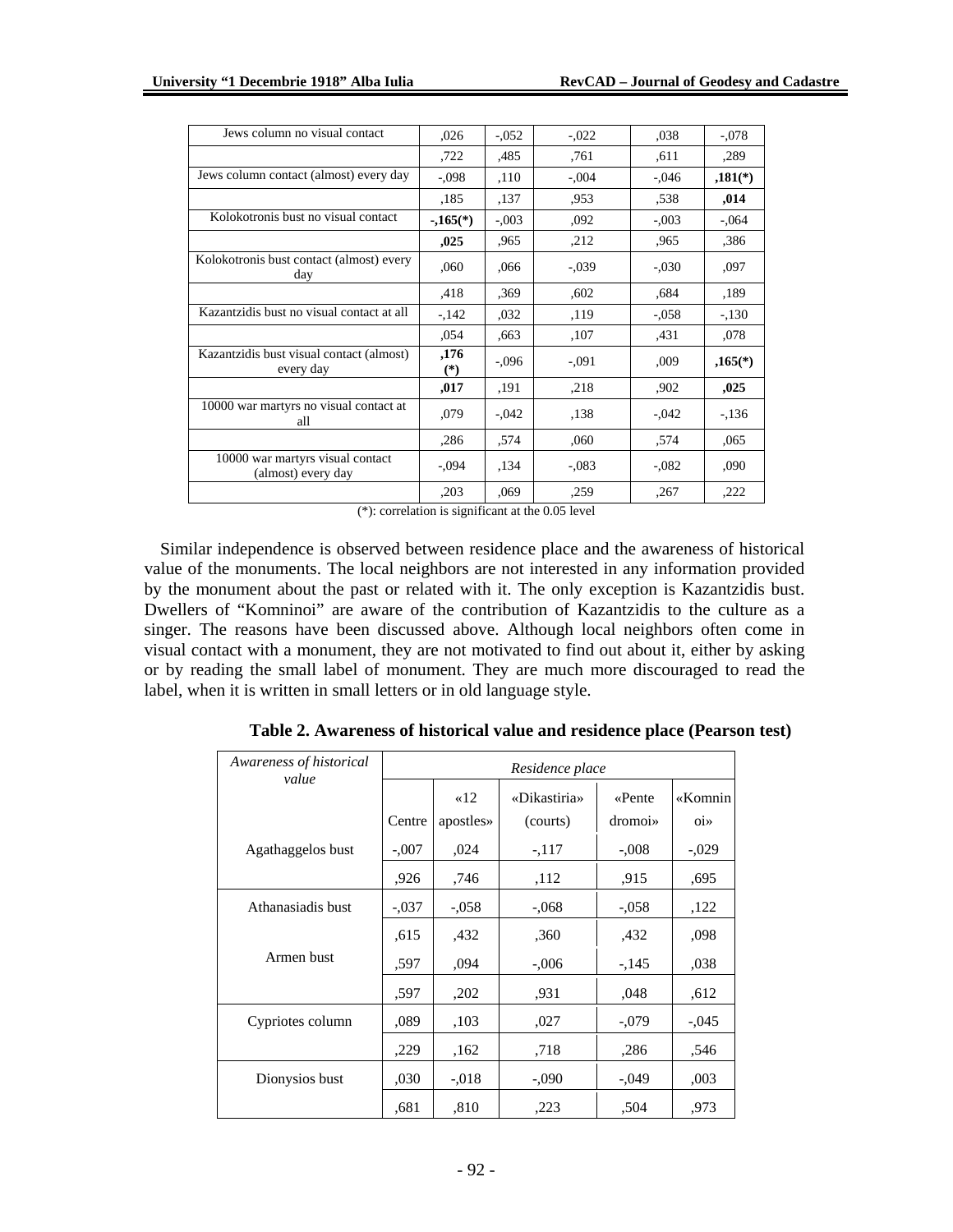#### **N. HASANAGAS, V. KYRIAKOU, A. STYLIADIS, N. KARA, S. SAOULIDOU, Th. KATSIKA**  Familiarity & perception of small urban monuments

| Freedom column    | $-.182($ <sup>*</sup> ) | .091    | $-.035$ | ,031                 | ,122                   |
|-------------------|-------------------------|---------|---------|----------------------|------------------------|
|                   | ,013                    | ,219    | .637    | .673                 | .098                   |
| Jews column       | $-.009$                 | ,067    | ,075    | $-.153$ <sup>*</sup> | ,072                   |
|                   | .899                    | .367    | .311    | ,038                 | ,330                   |
| Kazantzidis bust  | ,067                    | $-.004$ | $-.114$ | $-.077$              | $,188($ <sup>*</sup> ) |
|                   | ,367                    | ,955    | ,121    | ,297                 | ,010                   |
| Kolokotronis bust | $-.016$                 | .056    | $-.021$ | $-.010$              | ,034                   |
|                   | .825                    | ,452    | .773    | .891                 | .646                   |
| 10000 war martyrs | $-.096$                 | $-.023$ | $-.041$ | $-.057$              | ,134                   |
|                   | .193                    | .757    | .584    | .444                 | ,070                   |

(\*): correlation is significant at the 0.05 level

 As seen in the satellite photo of the City of Drama (Fig. 1), 5 of the 10 monuments, specifically the busts of Kazantzidis, Athanasiadis ana Armen, and the columns of Freedom and Cyprus, are placed along the central highway of Drama. However, this does not make substantial difference in the promotion of monuments.



**Figure 1. The places of monuments in the City of Drama** 

 A monument visible to numerous drivers and pedestrians everyday from a highway street in comparison with a monument hidden in a park would be expected to be much more observable and remarkable as a landscape element. However, in Table 3, a positive but weak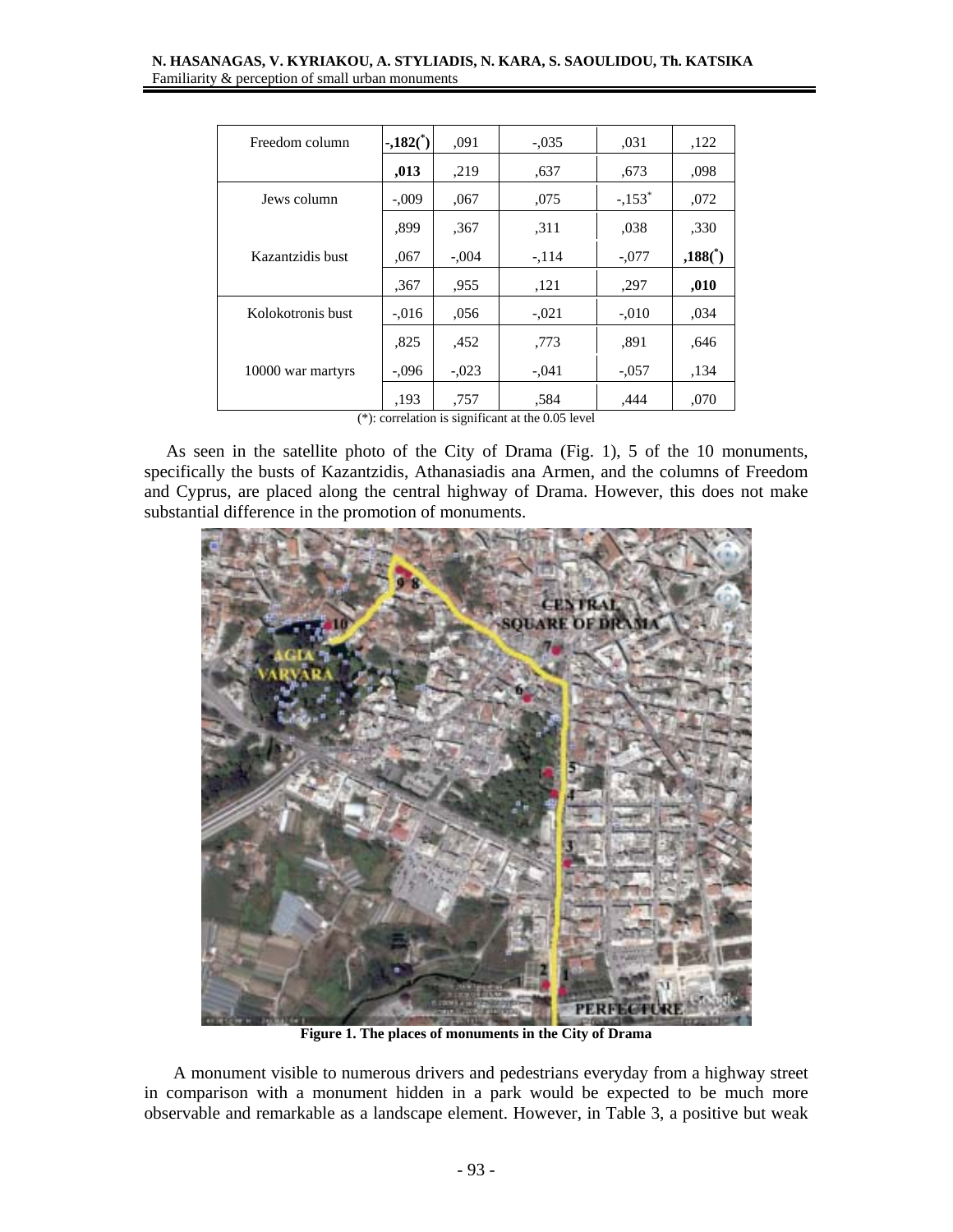correlation appears between visual contact frequency and visibility from the highway. This is understandable as the drivers are normally concentrated on the driving and the local pedestrians on their everyday routine. Because of their familiarization with the local urban environment, they see it as space and not as a landscape. They do not behave like tourists who try to be familiar with every new place, starting with monuments. Although one could argue that 10 monuments are too restricted sample, this statistical independence should raise at least reasonable doubts about the rationality of seeking visible places for the monuments. Thus, an architect who seek a visible place for his art work thinks as an artist rather than as an engineer who should achieve the maximal effectiveness (if promotion is defined as "effectiveness" in this case).

|                                                                            | all     | No visual contact at   Visual contact almost every<br>dav |
|----------------------------------------------------------------------------|---------|-----------------------------------------------------------|
| Visibility from the central highway of Drama (invisible=0,<br>$visible=1)$ | $-.271$ | .268                                                      |
|                                                                            | .346    | .347                                                      |

| Table 3. Independence between visual contact frequency (Kendall test) |  |  |  |  |  |  |  |  |
|-----------------------------------------------------------------------|--|--|--|--|--|--|--|--|
|-----------------------------------------------------------------------|--|--|--|--|--|--|--|--|

No strong correlation

 In Table 4, the familiarity of a monument presents no strong correlation with any of its constructional and secondary placement characteristics (additional to the visibility from the highway discussed above). Busts are not more familiar to the dwellers than columns. Concrete forms (e.g. persons) are not more familiar than abstract ones (e.g. the angular column of Jews). Monuments relatively small (at eye-height) are not more remarkable than higher ones, which are more difficult to be recognized. Impressions of green (or built) ground around the monument, as well as the impression of built (or not built) background, play also no role in the familiarity. The use of white or black marble makes a monument also not remarkable. Concrete concepts (e.g. persons, Jews etc) are not more familiar than abstract ones like "freedom". The visibility of the monument from a cafeteria, a bunch or other stand point makes it not more widely known. Finally, whether a monument is placed at the point where the represented person has acted (e.g. bishops' busts at the place of a church) does not make any difference in familiarity.

#### **Table 4. Independence between familiarity and technical characteristics of monuments (Kendall test)**

|                 |                                                 | No visual contact | Visual contact<br>almost everyday | Awareness of<br>historical value |
|-----------------|-------------------------------------------------|-------------------|-----------------------------------|----------------------------------|
|                 |                                                 |                   |                                   |                                  |
|                 | Column=1, bust= $2$                             | $-.031$           | ,122                              | $-.154$                          |
|                 |                                                 | ,915              | ,670                              | .593                             |
|                 | Abstract form=1, concrete form=2                | $-.264$           | ,224                              | ,226                             |
|                 |                                                 | ,359              | ,433                              | ,432                             |
| characteristics | Eye-height=1, higher= $2$                       | $-.339$           | ,447                              | ,038                             |
|                 |                                                 | ,239              | ,117                              | .896                             |
|                 | On green ground=1, on built ground=2            | $-.308$           | ,243                              | ,185                             |
|                 |                                                 | ,285              | .394                              | ,521                             |
| Constructional  | Big building as a background (no=0,<br>$yes=1)$ | $-.181$           | ,149                              | ,000                             |
|                 |                                                 | ,530              | ,602                              | 1,000                            |
|                 | Black marble $(no=0, yes=1)$                    | ,452              | $-.373$                           | $-.151$                          |
|                 |                                                 | ,116              | ,192                              | ,600                             |
|                 | Abstract concept=1, concrete concept=2          | ,066              | $-.098$                           | $-.066$                          |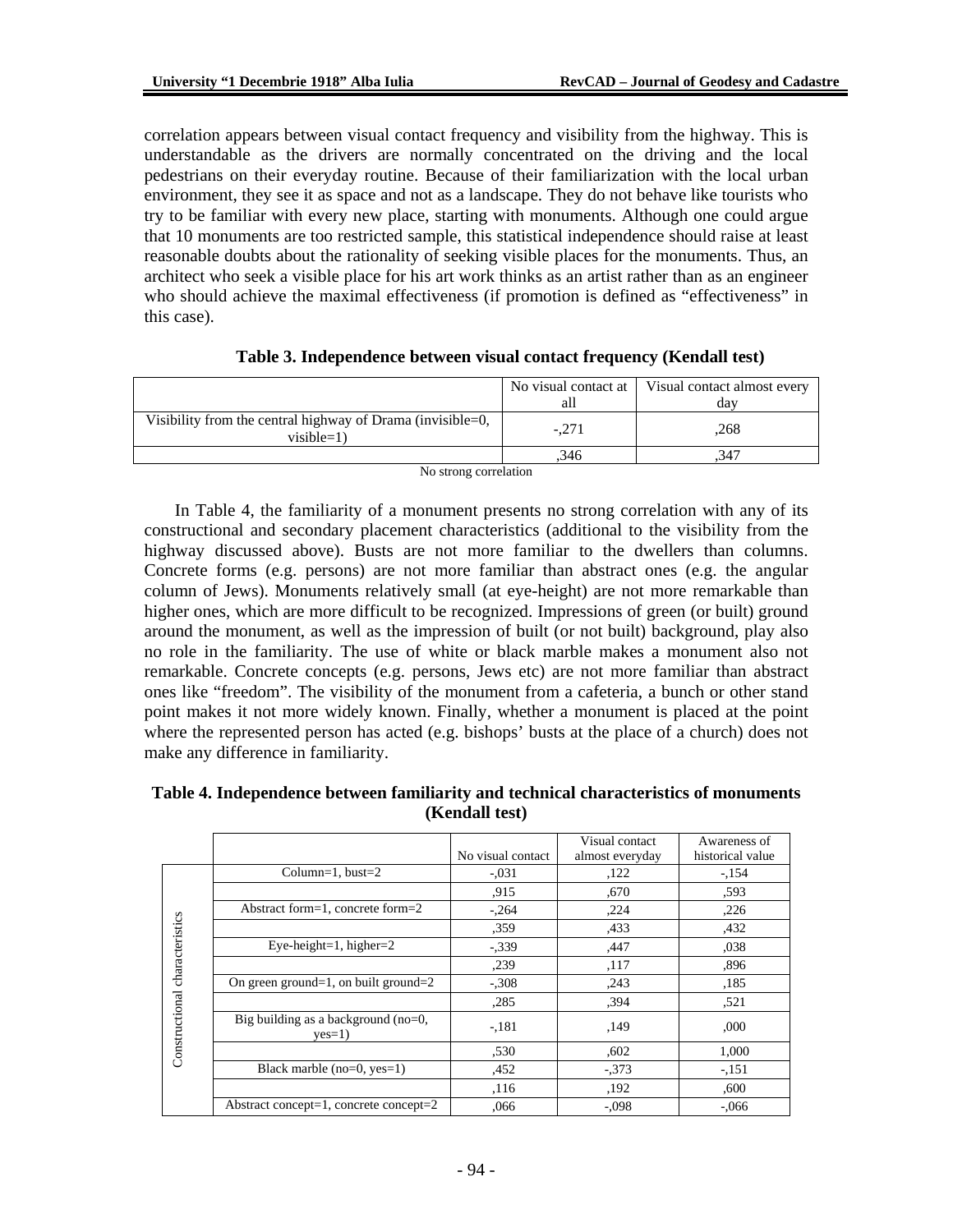|                    |                                                                             | ,819    | .732 | 819  |
|--------------------|-----------------------------------------------------------------------------|---------|------|------|
| - 13<br>ەن         | Visibility from stand point (entertainment<br>place, bunch) $(no=0, yes=1)$ | $-.246$ | ,122 | .092 |
| acement<br>۵Ś<br>ಡ |                                                                             | .392    | .670 | ,748 |
| $\frac{1}{2}$<br>司 | Connection with place                                                       | $-.246$ | 122  | ,092 |
|                    |                                                                             | .392    | .670 | 748  |

No strong correlation

## **B) Factors determining the familiarity**

Factors which determine the familiarity of a monument to the dwellers are the following ones (Table 5): a) the age (older dwellers visit monuments more frequently and are more aware of their historical information), and b) dwellers who are parents know also more about the meaning of a monument and this may be attributed to its possible use as pedagogic and encyclopedic tool. Furthermore, if one helps his child in the school lessons, he becomes also familiar with historical issues.

General awareness of historical value Visual contact almost everyday **-,156(\*** Birth year **156**<sup>\*</sup>) **156**<sup>\*</sup>) **156**<sup>\*</sup>) **156**<sup>\*</sup>) **,034 ,034 Being a parent 144(\*) 144(\*)** 123 **,050** ,095 **,166(\*** Number of **)** ,112 children **,024** ,129 Education level ,112 -,039 ,130 ,596

**Table 5. Determinants of familiarity (Pearson test)** 

(\*): correlation is significant at the 0.05 level

Although education level as a single factor in Table 5 seems to make no significant effect on the awareness of historical value, it seems to make stronger difference in synergy with age (Table 6). Educated older population seems to be more perceptive of historical value. Thus, education in the past paid more attention to the history.

**Table 6. Regression: determinants of historical value awareness** 

|            | <b>Standardized Coefficients</b> |      |
|------------|----------------------------------|------|
| Birth year | $-.248$                          | 002  |
| Education  |                                  | .)07 |

Dependent Variable: Awareness of historical value, R Square= 0,063, F=6,105.

#### **3.2 Determinants of Perception of Monumental Elements**

Concerning importance perception, younger dwellers feel more need for better placement than older ones, though they do not know much of the historical value of the monuments and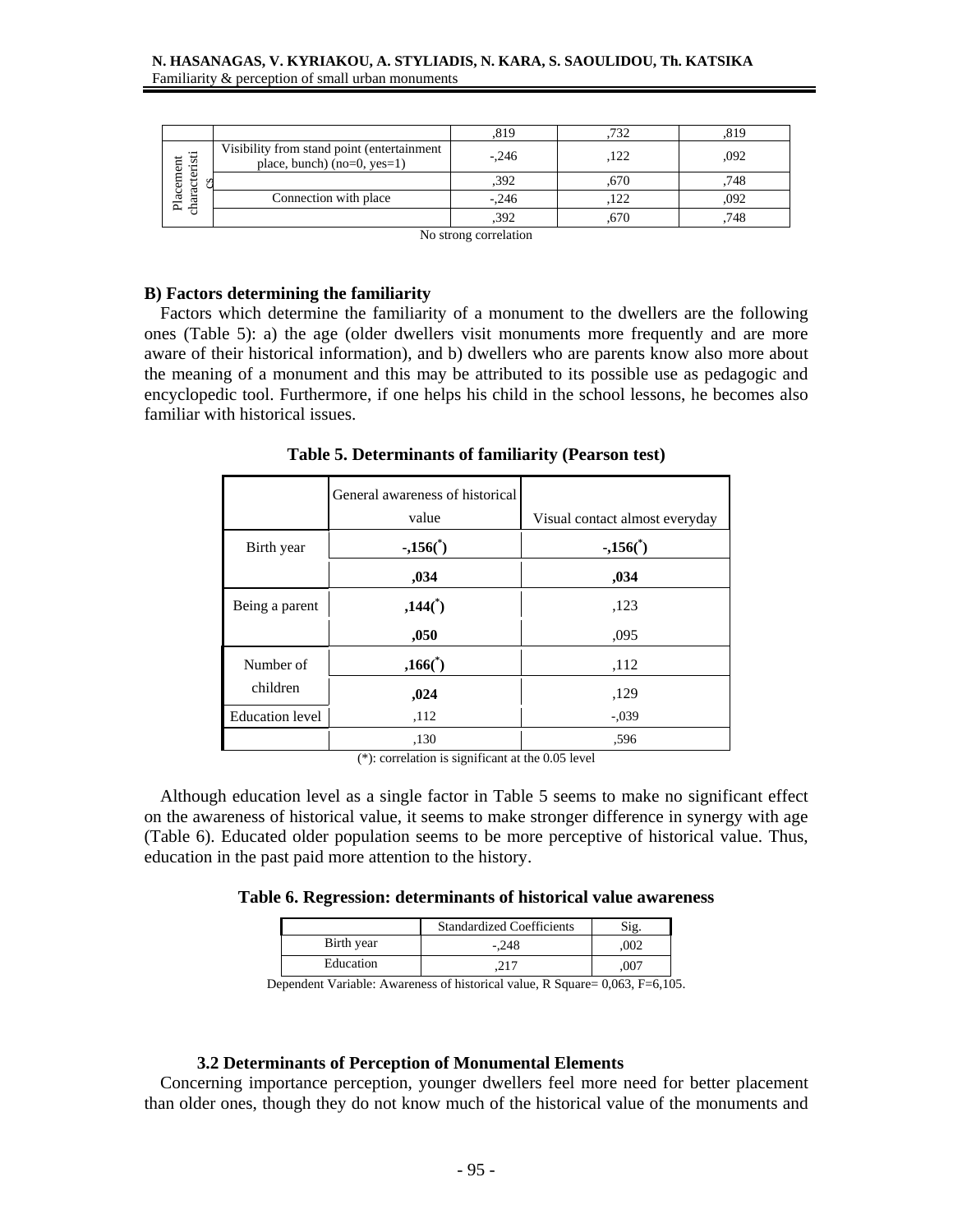they do not visit them so often. Simultaneously, young observers are more susceptible to prefer aromatic plants (Table 7). This apparently shows a feeling of strengthening the aesthetic value of urban space on the part of young people, who are systematic and intensive users of open-air entertainment places (e.g. cafeterias).

|                               |                                            | Perception of importance                 | Aesthetic perception                          |                                      |                                            | Dimensions of familiarity |                                         |                                                    |
|-------------------------------|--------------------------------------------|------------------------------------------|-----------------------------------------------|--------------------------------------|--------------------------------------------|---------------------------|-----------------------------------------|----------------------------------------------------|
|                               | Feeling<br>need for<br>better<br>placement | Feeling for<br>better<br>maintenanc<br>e | Preference<br>for multi-<br>colored<br>plants | Preference<br>for aromatic<br>plants | Rich<br>ornamental<br>planting<br>material | No visual<br>contact      | Visual<br>contact<br>almost<br>everyday | General<br>awarenes<br>s of<br>historical<br>value |
| Birth year                    | $,169(*)$                                  | $-.003$                                  | .098                                          | $,183(*)$                            | $-.012$                                    | ,119                      | $-0.156(*)$                             | $-.156(*)$                                         |
|                               | ,021                                       | .965                                     | .184                                          | .013                                 | .870                                       | ,106                      | .034                                    | ,034                                               |
| $Male=1$ ,<br>$f$ emale $=$ 2 | ,113                                       | $,155(*)$                                | $,218$ <sup>**</sup> )                        | $,269$ <sup>(**)</sup> )             | $,208$ <sup>(**)</sup> )                   | $-.052$                   | .075                                    | ,065                                               |
|                               | ,127                                       | .035                                     | .003                                          | .000                                 | .005                                       | .481                      | ,310                                    | .381                                               |
| Education level               | .069                                       | ,025                                     | .059                                          | $.165(*)$                            | .019                                       | $-.071$                   | $-.039$                                 | ,112                                               |
|                               | .352                                       | .733                                     | ,422                                          | ,025                                 | .794                                       | .335                      | .596                                    | ,130                                               |

**Table 7. Determinants of perception (Pearson test)** 

(\*): correlation is significant at the 0.05 level, (\*\*): correlation is significant at the 0.01 level.

In Table 7, female dwellers seem to transfer the supposed "*feeling of maintenance*" outside of their house, as they feel stronger need for maintenance of monuments than the male observers. Also, the females feel this need more strongly, though they do not have more intensive contact to the monuments or better awareness of their historical value than male observers. Female do not generalize only the "*feeling of maintenance*" to the monuments but also the "*feeling of need for better aesthetic value*". They prefer multi-colored, aromatic and rich ornamental planting around the monuments. Neither males nor females present better perceptiveness of the historical value of the monuments and they are characterized by no strong difference in frequency of visual contact. However, females are more perceptive of the aesthetic dimension of the monuments.

Education, as a single factor in Table 7, seems only to make a positive effect on the aesthetic dimension. Specifically, it seems to strengthen the preference for aromatic plants around the monument. Comparing this result with the result of Table 6, where high age appears to magnify the effect of education on the historical value, it can be supposed that education nowadays is connected with impressiveness and aesthetic rather than historical value.

Finally, columns are regarded by the dwellers as more "unfairly" placed than busts (Table 8). They feel that columns are not so strongly promoted by placement. This can be attributed to the fact that a column is usually more difficult to be understood because of their abstract character.

|                  | Feeling need for better placement |
|------------------|-----------------------------------|
| Column=1, bust=2 | $-.609(*)$                        |
|                  | ,033                              |

**Table 8. Perception of busts and columns** 

<sup>(\*):</sup> correlation is significant at the 0.05 level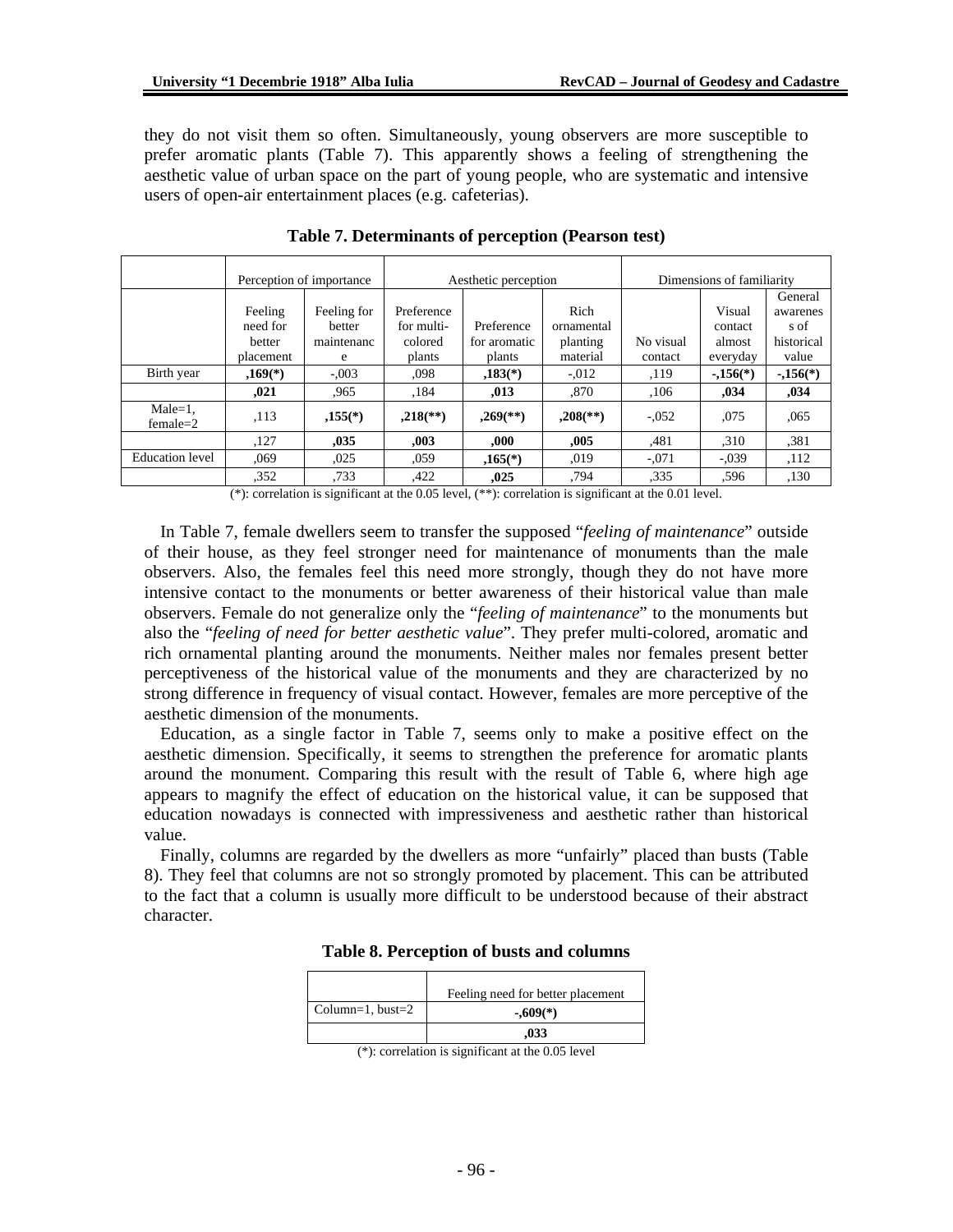Moreover, columns are often more impressive than busts due to their size and shape. Thus, a more visible place would achieve stronger effect and would make the understanding of these monuments easier.

### **4. Conclusions**

Contrary to the expected relation of familiarity with the residence place, it has been found that the residence place is not significantly correlated with the contact a dweller has with a monument and also not with his/her knowledge about the monument. A monument of the neighborhood can be completely unfamiliar to the neighbors. Thus, a designer should not take for granted that the monumental values will influence local neighbors more than other dwellers. A monument of the neighborhood can be completely unfamiliar to the neighbors, even if it is situated exactly on the relevant historical place. A challenging result is also that the education level as a single factor is as a rule irrelevant for the awareness of historical value of the monument.

The education level in case of young people is as a rule irrelevant for the awareness of historical value of the monument, dwellers who are parents know also more about the meaning of a monument and this may be attributed to its possible use as education tool or to the contact of parents with the school lessons of the children. Younger dwellers feel a need for better placement than older ones, though they do not know much of the historical value of the monuments and they do not visit them so often. Female dwellers seem to transfer the supposed "feeling of maintenance" outside of their house, as they feel stronger need for maintenance of monuments than the men. Also, the females feel this need more strongly, though they do not have closer contact to the monuments than men. Although education level, as a single factor, proves irrelevant for the perceptibility of monumental value, in synergy with high age, it strengthens the perceptibility of historical value. Regarding aesthetic perception in relation with planting material, females prefer richer, multi-colored and aromatic planting material around the monument. Young and educated dwellers prefer also aromatic planting material surrounding it. Columns are considered to need promotion through more suitable placement.

The objective architectural factors like placement of monument and a wide range of constructional characteristics do not substantial help a monument become well known to the dwellers of a city. The architects who place the monuments are based on personal aesthetic criteria or criteria related to urban planning law rather than on rational criteria derived from empirical research. Provided that monuments should be constructed for all people and not only for the pleasure of their creators, then empirical research is necessary. What may make a monument more remarkable is perhaps an especially impressive (or provocative) appearance. The placement along the road makes only slight difference and should not become a serious policy issue.

## **Acknowledgements**

 The authors would like to thank the Department of Landscape Architecture / The Kavala Institute of Technology for the technical and functional support in the preparation of the paper and the colored questionnaires.